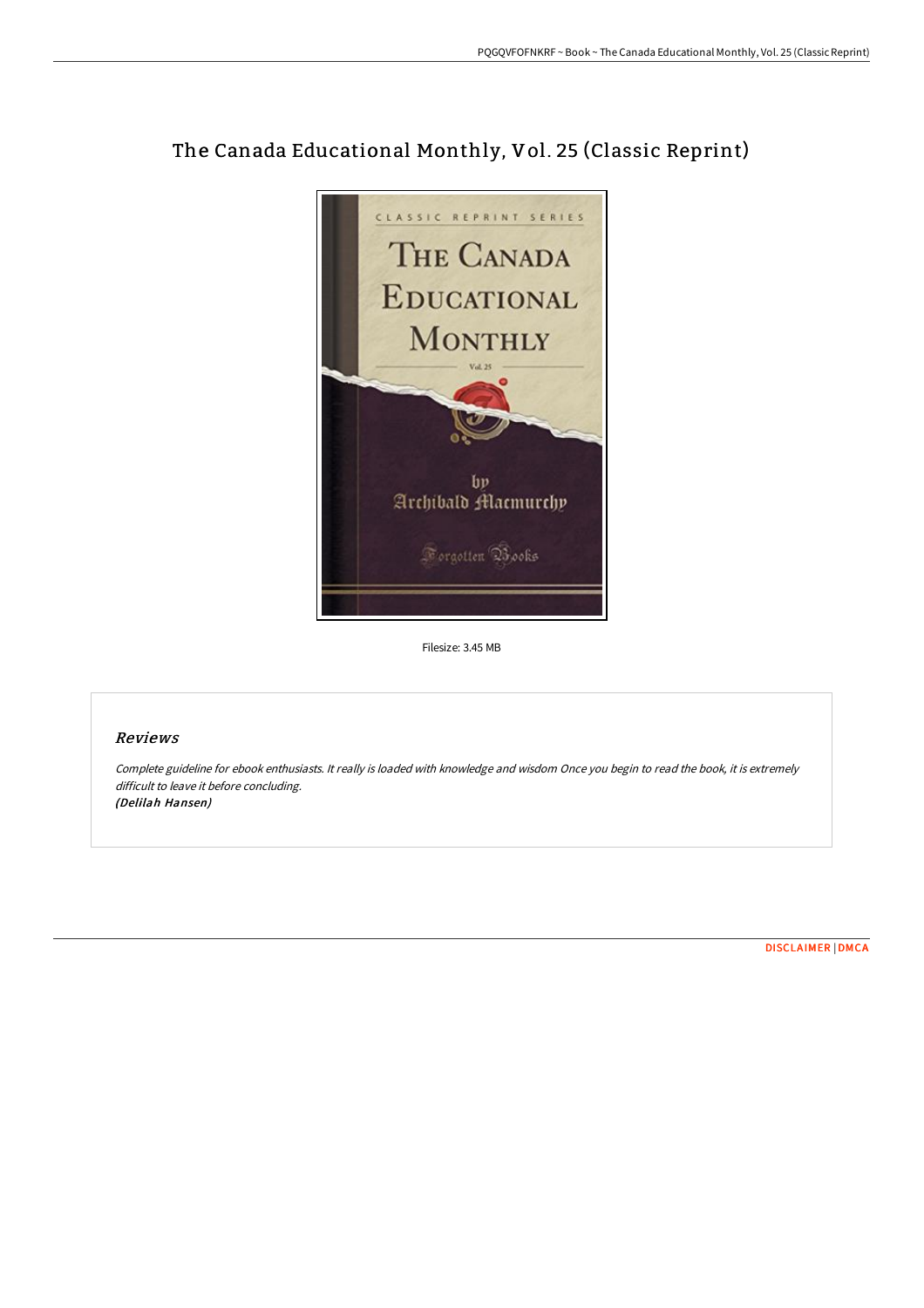## THE CANADA EDUCATIONAL MONTHLY, VOL. 25 (CLASSIC REPRINT)



To read The Canada Educational Monthly, Vol. 25 (Classic Reprint) PDF, remember to refer to the web link below and download the document or get access to additional information which might be related to THE CANADA EDUCATIONAL MONTHLY, VOL. 25 (CLASSIC REPRINT) ebook.

Forgotten Books, United States, 2015. Paperback. Book Condition: New. 229 x 152 mm. Language: English . Brand New Book \*\*\*\*\* Print on Demand \*\*\*\*\*.Excerpt from The Canada Educational Monthly, Vol. 25 School, A Record; Schools, Voluntary, W L Grant, M A; Schools, Graded vs Ungraded; School Reports, 1900. 1901; School, Hygiene, Helen MacMurdy, M D; Science Minerology and Geology in H S, Review of two books, J B Turner, B A; Solutions of Questions in Arithmetic, Prof F Dupuis, Kingston; Teachers, What Kind of; Teachers, Wages of, Principal McAndrew; Teachers, Salaries; Teachers Wanted; Ventilation, School, Edeth M M Bendeley; Sault Ste Marie Canal, Development of, Wm Gilbert Irwin; Variable, Stars Life of, W Balfour Musson, Toronto; Training Schools, History of Education in Kindergarten, Prof Arthur O Norton, Harvard Uni.; Scholar or Gentleman, W A McIntyre, M A; Study of Languages, Plan of Latin in, Prof Dr McGillivray, Queens Uni.; Toronto Grammar School Old Boys; Teacher, Work of; Poetry; Earth s Silences, Ethelwyn Wetherald; New Years Mottoes, Anon; Robert Burns; Glad Sight, William Wordswovth; The Budding Child; Ethelwyn Wetherald; What of That, Anon; I Hear a Whisper Running, Anon; Flower and Flame, Ethelwyn Wetherald; Reserve, Anon; November and December; Ethelwyn Wetherald; Editorial Notes; The Canada Educational Monthly; British Whig and Text Books; Principal Strang; Principal Radcliff; Copyright; School Report, 1900-01; Gift to the Agricultural College, Guelph; Passing of the Marquis of Dufferin; Imaging; Annual Report to County Councils, 203; Ontario s Ed l Association; Annual Report, P E I; School Grounds; The Canadian Reading Camp; British Fair Play, Guelph; Cecil Rhodes; The Very Rev Principal Grant; Teachers, Men and Women; Give Recognition to the Teacher in His Professiom; The School Board of Glasgow; Teachers Wanted; The Bible and N E A; Authorization of Text Books; Teachers Salaries; Critic sin; One or...

 $\overline{\mathrm{pos}}$ Read The Canada [Educational](http://albedo.media/the-canada-educational-monthly-vol-25-classic-re.html) Monthly, Vol. 25 (Classic Reprint) Online

 $\blacksquare$ Download PDF The Canada [Educational](http://albedo.media/the-canada-educational-monthly-vol-25-classic-re.html) Monthly, Vol. 25 (Classic Reprint)